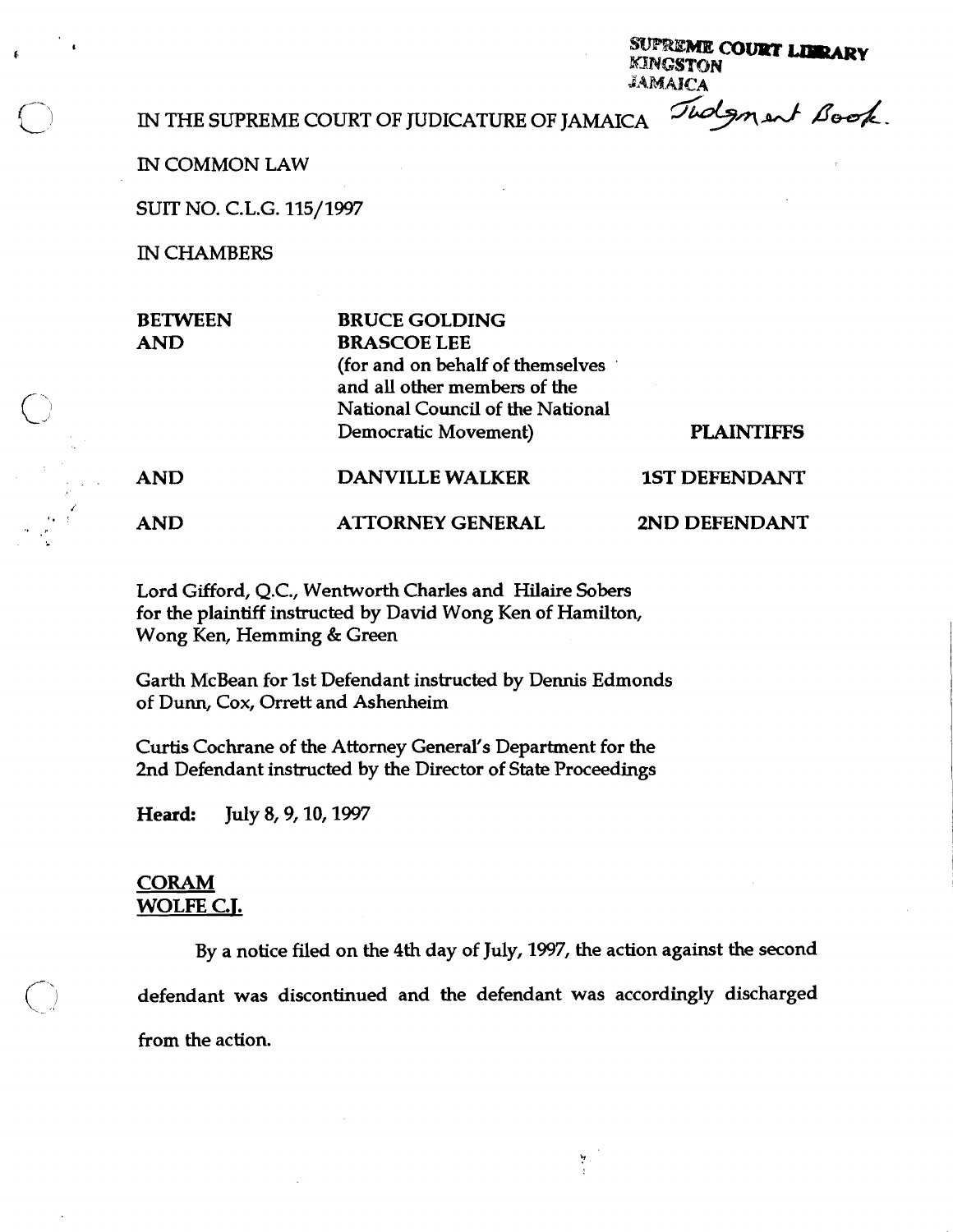By Writ of Summons dated the 25th of June, 1997, the plaintiffs commenced proceedings against the defendant. The endorsement on the Writ of Summons claimed against the defendant for:-

1. A Declaration that the first defendant is obliged to ensure that the relevant particulars of persons qualified to vote shall be ascertained and recorded by means of house to house inquiries made by enumerators in every polling division before he may lawfully prepare an official list of electors.

 $\bigcirc$ 

- 2. A Declaration that the decision of the first defendant contained in a press release issued by the Electoral Advisory Committee dated 11th June, 1997, to close the enumeration exercise on the dates stated therein, was ultra vires, null and void.
- **3.** An Injunction restraining the first defendant from bringing to an end the current enumeration exercise until such times as he shall have been ensured (sic) that the relevant particulars of persons qualified to vote shall be ascertained and recorded by means of house to house inquiries made by enumerators in every polling division.

 $\overline{2}$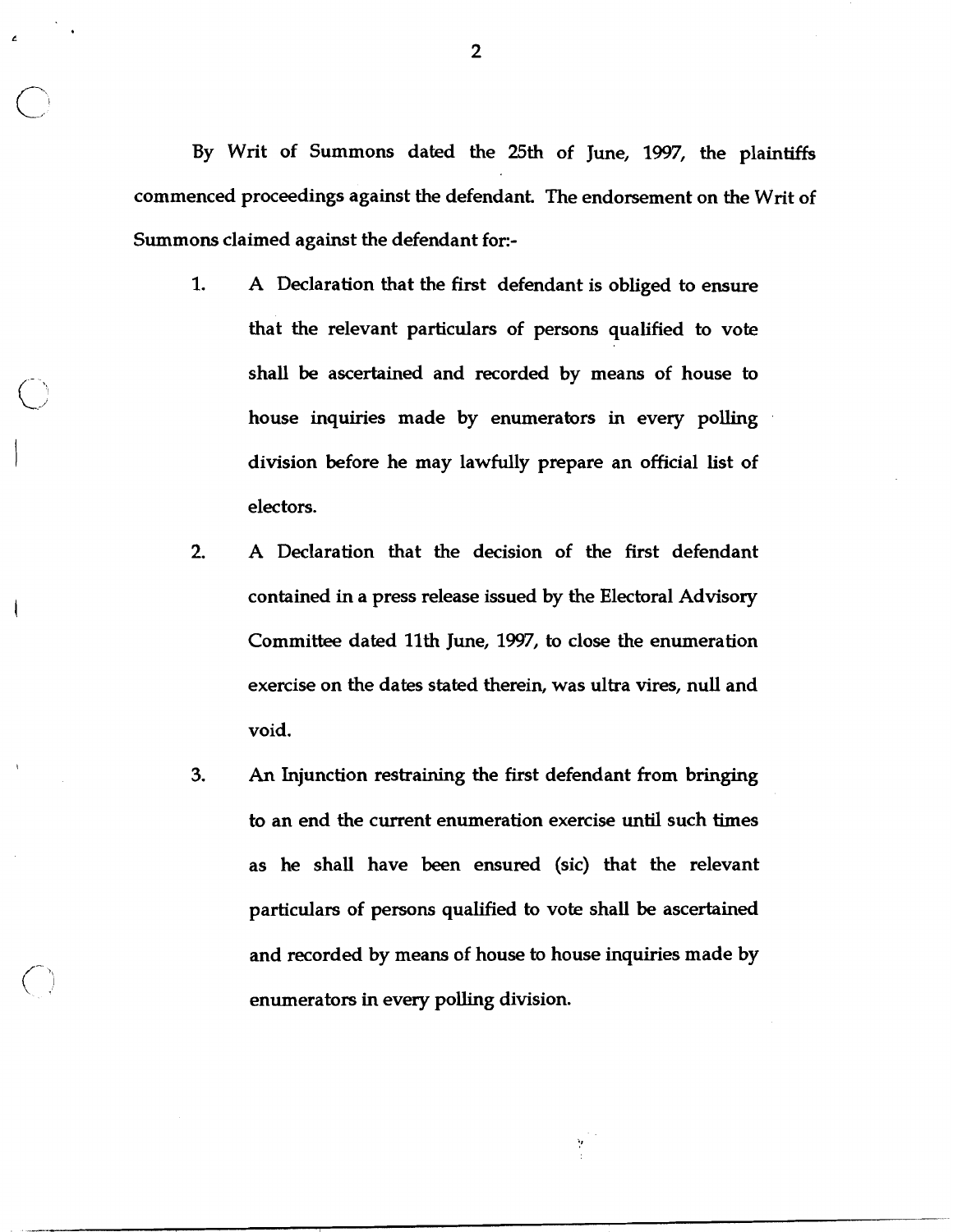**4.** Such further or other relief as may be just.

5. Costs.

 $\bigcirc$ 

Before me is a Summons for Interlocutory Injunction seeking the following order.

> "An injunction restraining the first defendant from bringing to an end the current enumeration exercise until such time as he shall have ensured that the relevant particulars of persons qualified to vote shall have been ascertained and recorded by means of house to house inquiries made by enumerators in every polling division."

Election, for the purpose of electing persons to sit as members in the House of Representatives, is in the air. Constitutionally elections are due to be held before the end of March 1998. This, is therefore, the signal to all political activists to don their political garb and make ready for the Election.

A very important procedure, prior to the holding of election, is the enumeration of persons eligible to vote. This process provides the names of persons for preparation of the voters list.

The plaintiffs are the President and Secretary of the National Democratic Movement, a political party entitled to appoint scrutineers in the enumeration exercise.

The affidavit of Mr. Bruce Golding reveals that on the 10th day of December 1996, the Honourable Peter Phillips, M.P., Minister responsible for

y

3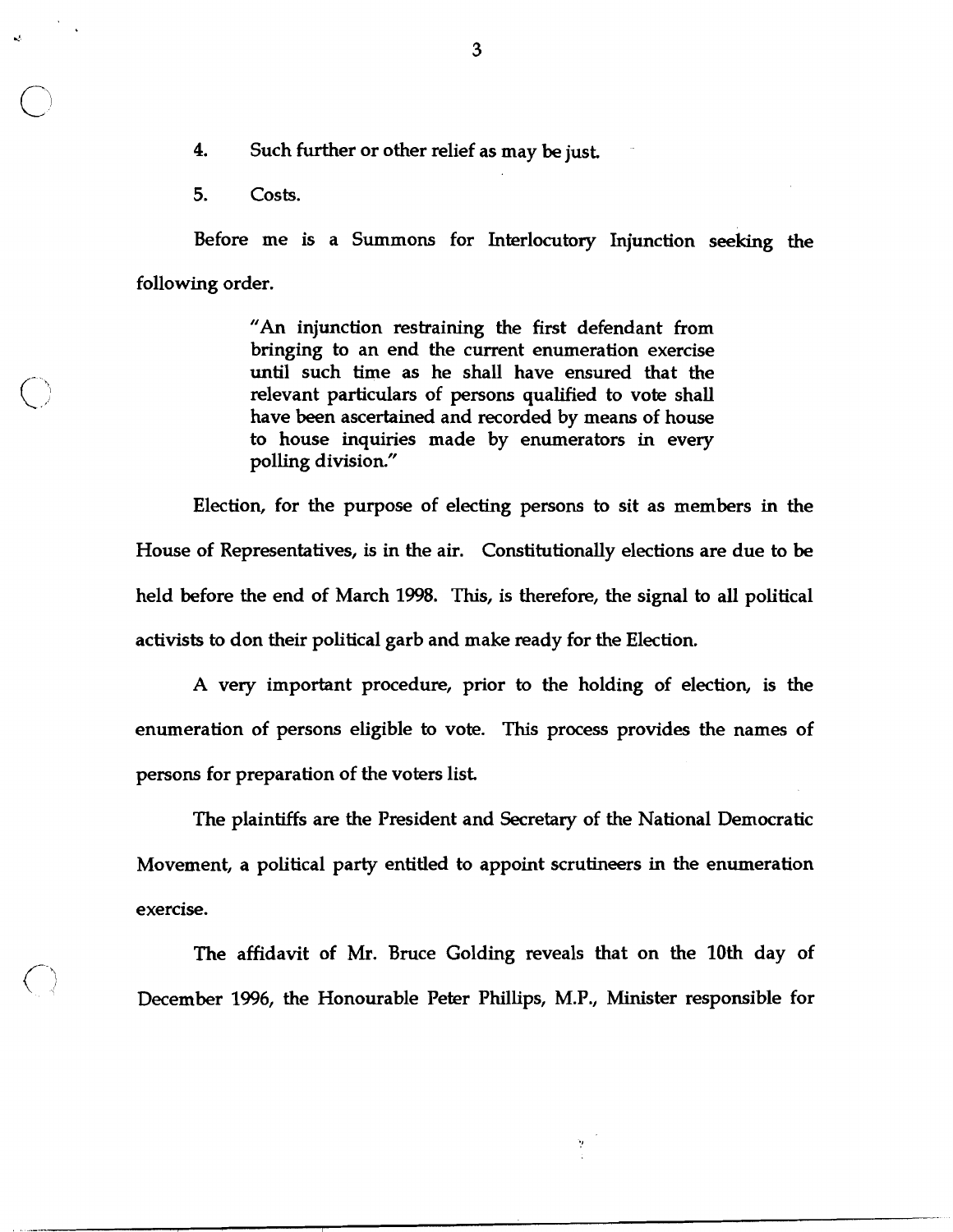electoral matters, announced in the House of representatives that an enumeration period would begin on January 6,1997.

The Honourable Minister in announcing the period of enumeration said:

"Indeed I would like to take this opportunity to urge the Electoral Advisory Committee to do whatever may be possible to reduce the time needed for the completion of the enumeration so that if at all feasible, a list can be prepared before August 1997."

The Electoral Office issued the following press release on April 25,1997.

## "ISLANDWIDE ENUMERATION EMBARGO **UNTIL**  FRIDAY, APRIL **25,10.00** A.M.

It is now official - Islandwide Enumeration resumes April 28,1997. The enumeration exercise lasts for eight weeks in each constituency. There will be three phases:

Phase One, beginning April 28, 1997, will take place in all western parishes, i.e., St. James, Hanover and Westmoreland in addition to Northern Trelawny.

Phase Two, beginning May 5, 1997, will cover the eastern parishes i.e., Portland, St Thomas and St. Mary, along with St. Elizabeth, Manchester and Southern Trelawny.

Phase Three, beginning May 12, 1997, will cover all other parishes, including Kingston, St. Andrew, St. Catherine, Clarendon and St **Ann.** 

All field work for National Enumeration should be completed by mid July, 1997.

The phased enumeration is to facilitate training and the smooth and timely implementation of the new system."

From this document will be seen the time frame in which the enumeration

y.

exercise will be conducted.

 $\overline{\mathbf{4}}$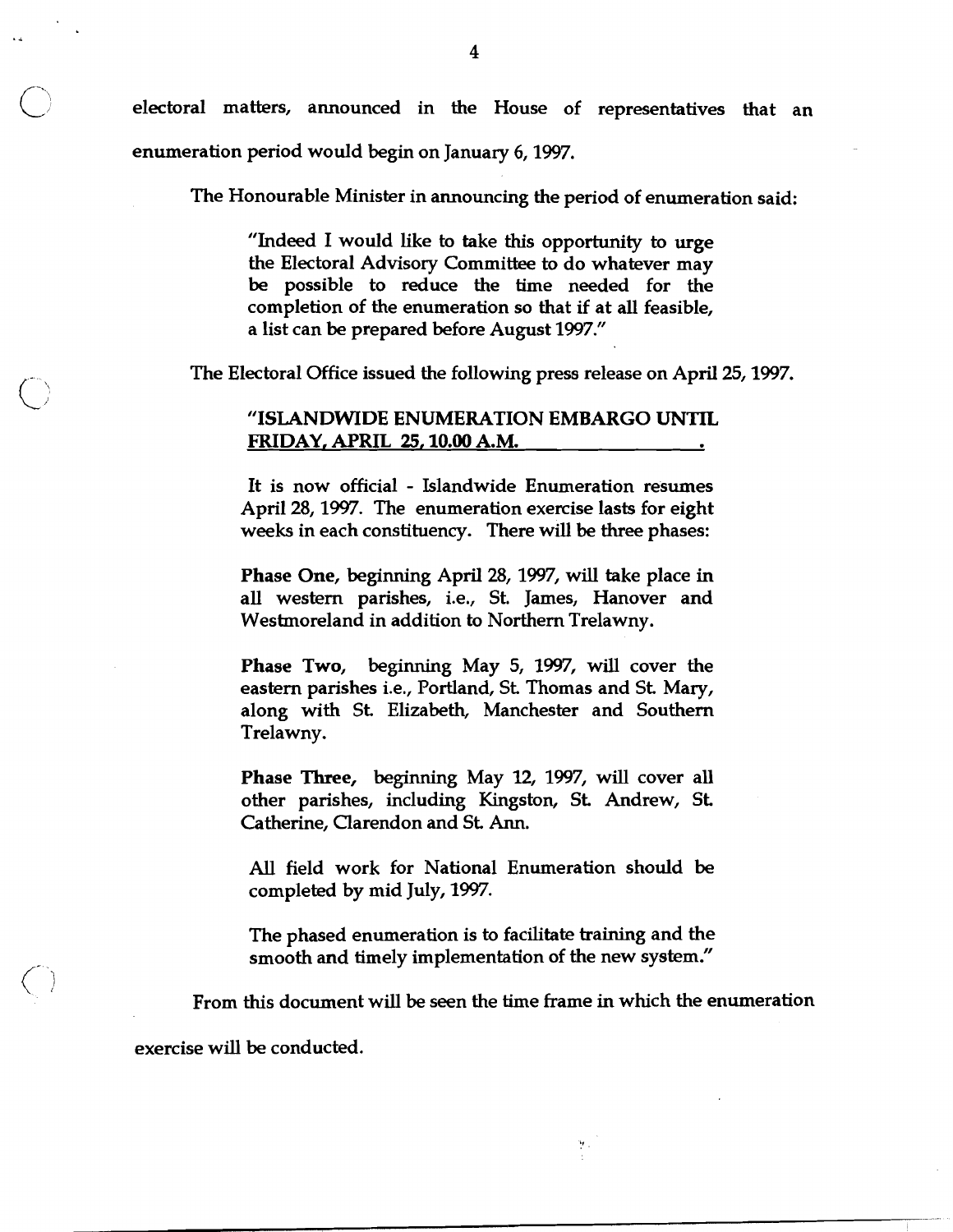On June 11,1997, the Electoral Advisory Committee caused the following

press release to be issued.

"The Electoral Office is advising that persons who are not enumerated during the current exercise will not have their names on the new voters list and will not have an I.D. Card.

The following is the schedule for the closure of the enumeration exercise:

- Phase I: Covering North Trelawny, St. James, Hanover and Westmoreland, will close on Saturday, June 29,1997.
- Phase II Covering Portland, St. Thomas, St. Mary, along with South Trelawny, St. Elizabeth and Manchester will close on Sunday, July 6,1997.
- Phase III Covering Clarendon, St. **Ann,** St. Catherine along with Kingston and St. Andrew will close on Sunday, July 13,1997."

The Electoral Office says an overall review of the enumeration exercise will take place during the week of June 16 - 20,1997.

The complaint of the plaintiffs is that the schedule of closure of the enumeration exercise is unlawful in that a number of persons eligible to be enumerated and thereby eligible to vote will be disenfranchised. This is so, say the plaintiffs, because the time frame proposed by the schedule of closure does not permit enough time for all the eligible persons to be enumerated. The time frame does not provide the enumerators with sufficient time to visit every house and collect the relevant particulars of persons qualified to vote.

Y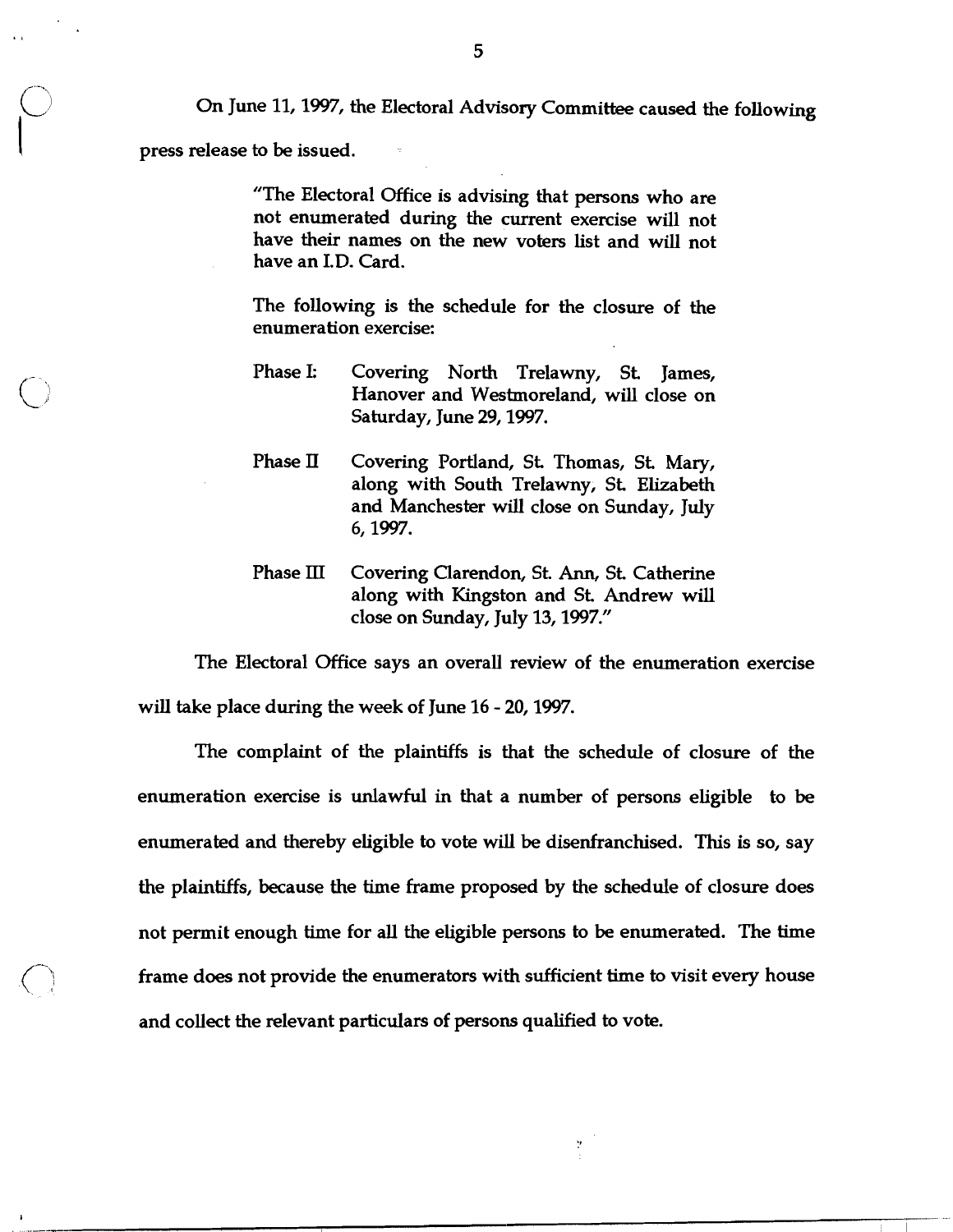Mr. McBean for the defendant took a preliminary objection to the summons being heard on the following grounds that:

- (i) The Writ of Summons discloses no cause of action. He submitted that an injunction cannot stand on its own unless it falls within one of the established exceptions. He cited and relied upon *Associated Newspaper Groups P.L.C.* **v.** *Insert Media* **[I9881** *2 All* **E.R** *420 at 422.*  He submitted that the basic requirement for the grant of an injunction does not exist.
- **(ii)** The incorrect procedure is being used. The plaintiffs should have come by way of Judicial Review. This is so because the matter at hand is one of public law. There was no infringement of any private law rights alleged on the pleadings and even if there were the rule in *O'Reily and Others* **v.** *Mackman and Others* **[I9831** *2 A.C.* **237** would apply.
- **(iii)** the plaintiffs have no locus standi -

It was submitted that an aggrieved person could not sue in his own name for an injunction for infringement of a public right whether such right is by virtue of statute or common law.

ty<br>C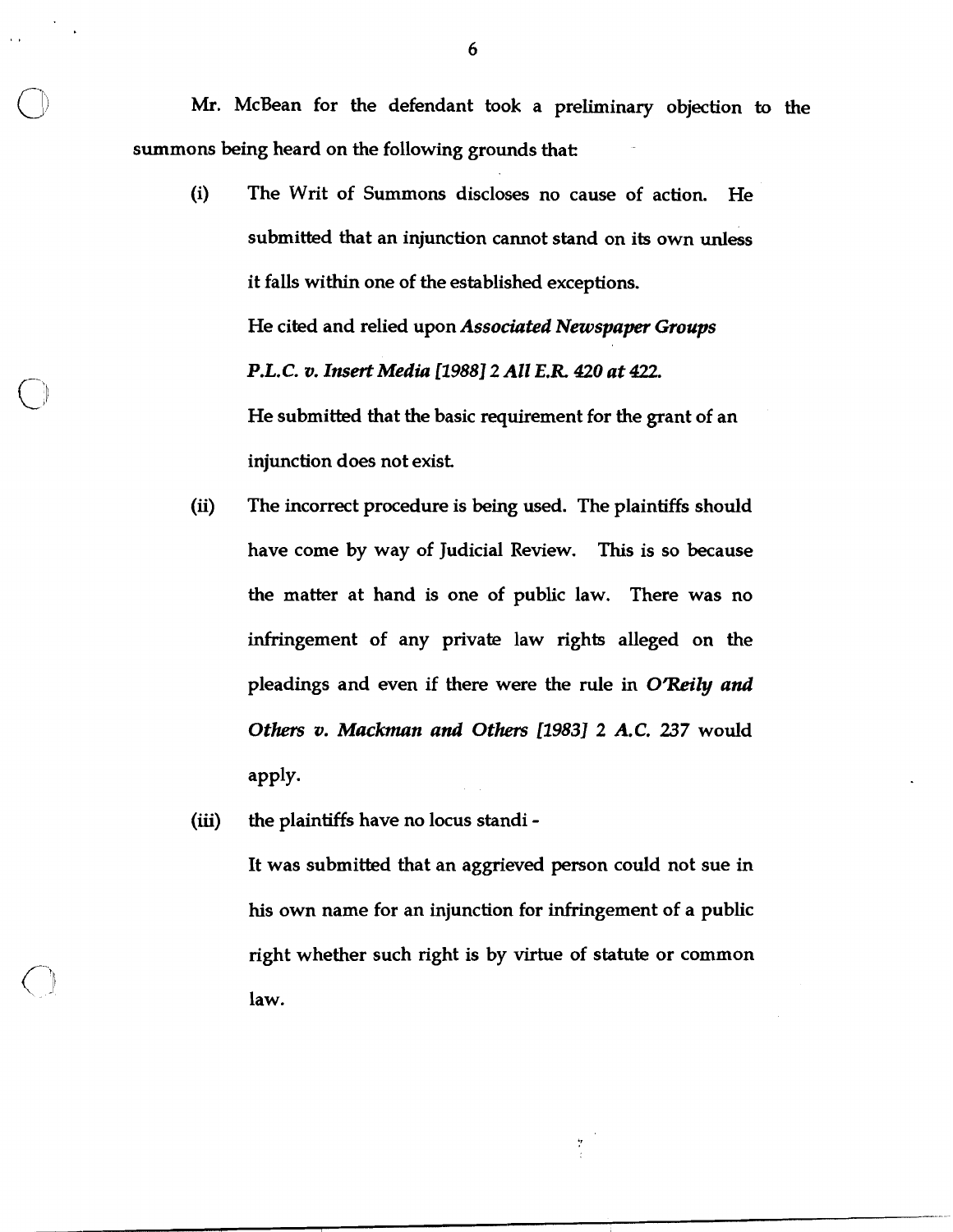In such a case the aggrieved party should bring a relator action.

*See* (i) *A. G. ex* **re1** *McWhirter* **v.** *Independent Broadcasting Authmity* **0973)** *Q.B.* **629.** 

(ii) *Gouriet* v. *Union Post* **Ofice Workers (1978)** 

*A.C.* **435.** 

I over ruled the preliminary objection.

For the Plaintiffs, Lord Gifford, Q.C., pointed to section 13 (2) of The

*Representation of the People (Amendment) Act 1996, which states:* 

- "(2) Each enumerator shall, in the following division or polling divisions assigned to him by the returning officer -
	- (a) carry out a house-to-house enquiry of persons who have not been registered at a registration centre; and
	- (b) verify the addresses of persons who have been registered at a registration centre."

The affidavit of Mr. Bruce Golding, in support of the summons, forms the basis of the application. In the said affidavit, he refers to the matters which make it necessary to extend the enumeration exercise. They may be summarized as follows:

(i) Enumeration process made more lengthy because of the need to take ten finger prints from each person enumerated.

Y

 $\overline{7}$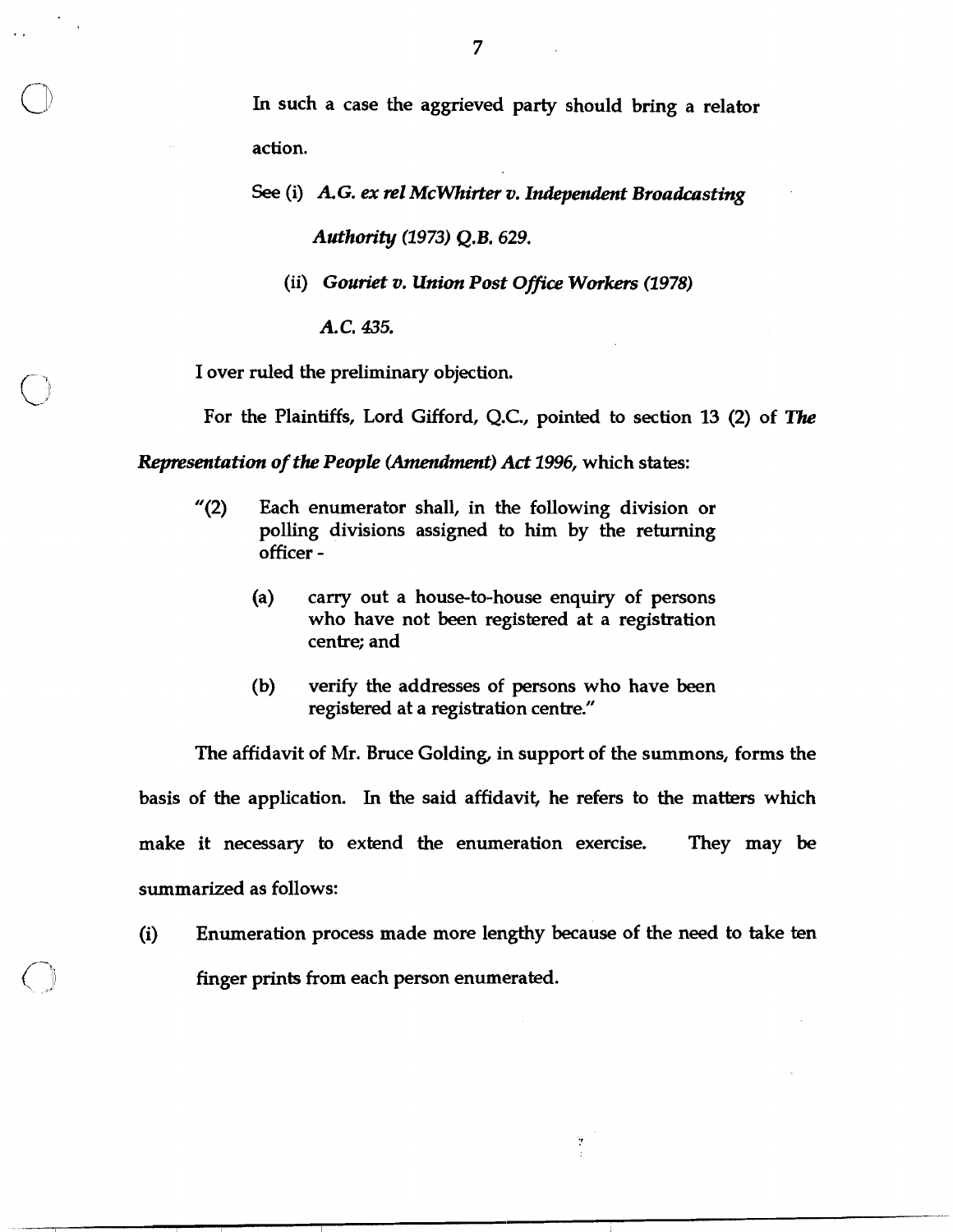- (ii) There has been very little publicity as to the existence and location of fixed centres. Only **37,632** out of a total of **482,879** persons registered so far were enumerated at fixed registration centres.
- **(iii)** The Enumeration exercise has been beset with difficulties and delays due to -
	- (a) Inadequate Training of enumerators
	- (b) Insufficient Number of Enumerators
	- (c) Shortage of Essential Materials.
- (iv) Hundreds of N.D.M. Scrutineers have reported that there remains a large number of dwellings in most polling divisions which have not yet been visited. The scrutineers are adamant that within the time left before the scheduled closure of the enumeration exercise in each phase it is humanly impossible to visit all those households to enquire of and identify those persons who are qualified to be registered.
- (v) The figures show an alarming situation and a wide disparity of results in different constituencies, e.g.
	- **(a)** In phase 1 with two weeks remaining **35%** of the estimated total of those likely to register have not been registered. The figure is almost **50%** of St. Thomas Western and over **56%**  for St. Mary Western.
	- (b) In phase **II** with three weeks remaining **44.25%** remain to **be**  registered.

Ņ.

8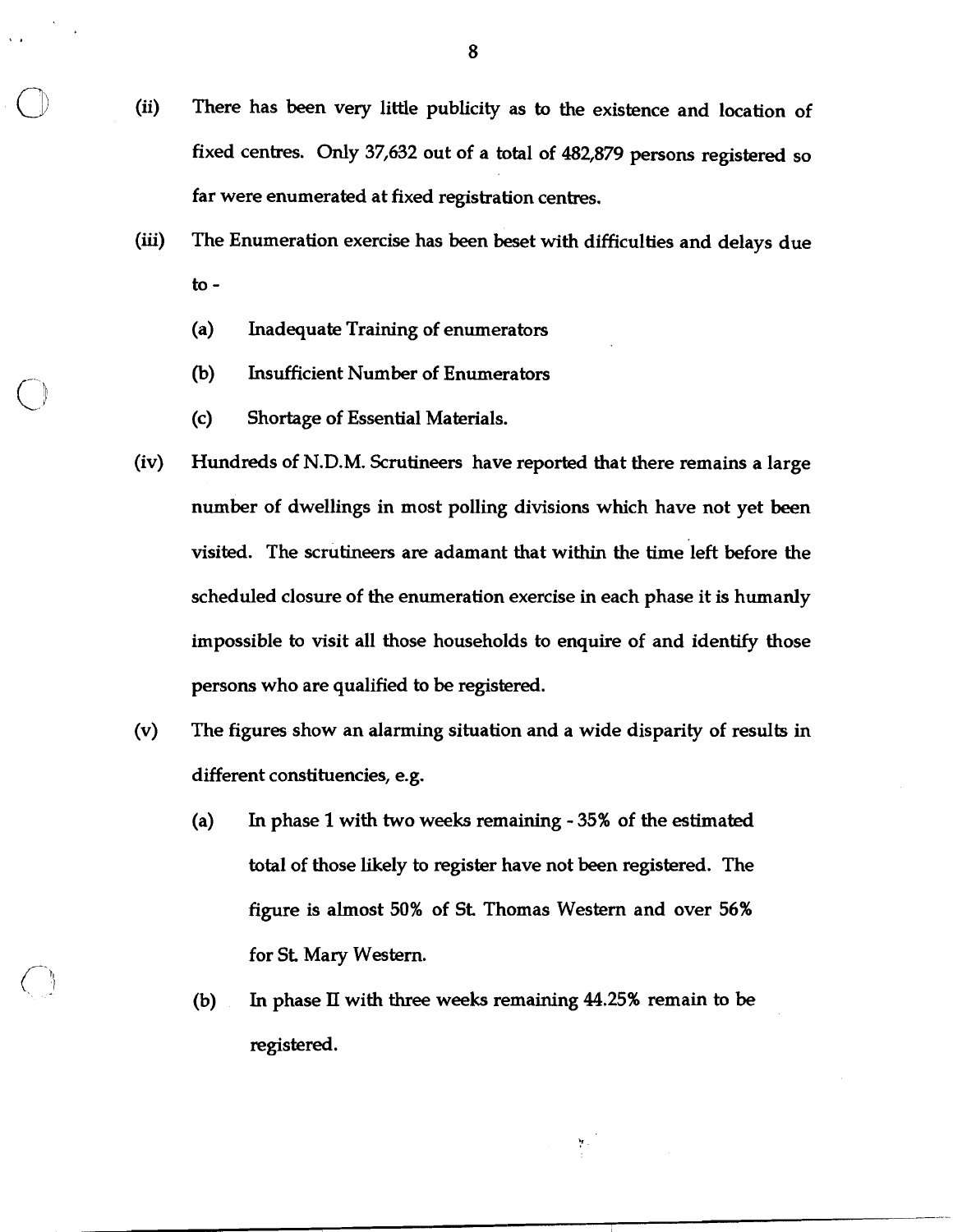- (c) In phase III with four weeks remaining out of a total of 566,000 estimated as being likely to register 224,153 persons have been registered leaving 341,847 or 60% to be registered. In St Andrew Western only 9.95% has been registered.
- (vi) The Electoral Advisory Committee estimates is based on a simple rounding of the 1992 figures; which is an under estimate for two reasons:
	- (a) Information available from the Statistical Institute of Jamaica shows that the adult population of Jamaica has increased.
	- **(b)** The 1992 list itself covered only about 80% of the population of voting age.

The affiant estimates that there are some 1.5 million persons who are qualified to vote. He is convinced that a large number of persons will be disenfranchised if the schedule of closure is maintained which will adversely affect the interest of the National Democratic Movement

The Defendant in his affidavit joins issue with Mr. Golding in respect of headings (i), (ii), (iii), (v) above.

He, however, agrees that there are some 1.5 million persons eligible to be enumerated but says that he estimates that some 20% of that number will not wish to be enumerated either because of religion or apathy with the political system.

Y

I quote verbatim paragraphs 13 and 14 of the Defendant's affidavit

9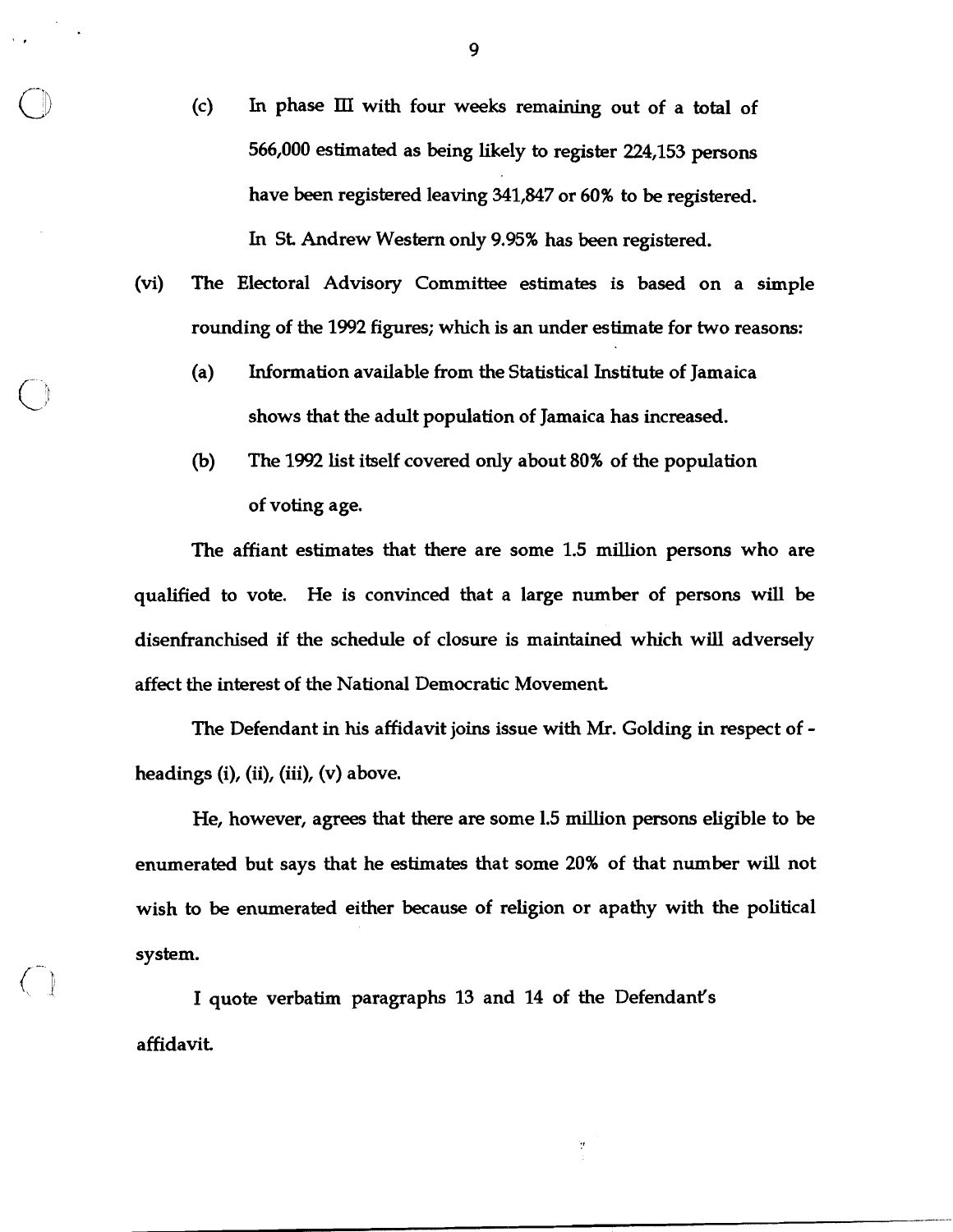- **"13.** With respect to paragraph 16 of the affidavit of Bruce Golding, the Electoral Advisory Committee and I never did, and do not now, preclude extending the date of closure of enumeration in .any phase based on an assessment from time to time of the progress of the enumeration in each phase so as to ensure that all houses are visited."
- **"14.** I am aware as a member of the Electoral Advisory Committee, that account is taken of all relevant factors determining whether or not the enumeration exercise in any phase should be extended. I am also aware that assessment of whether to extend the enumeration exercise in any phase has to be done from time to time because the rate of enumeration in any phase is continuously changing. I am provided by Returning Officers on a weekly basis with reports of the progress of enumeration in every polling division in every constituency. I am aware that any pronouncement of closing dates for enumeration exercises is based on the then current assessment of the current and likely **future**  rate of progress of an enumeration exercise and does not preclude myself and the committee deciding to extend the date of closure of an enumeration exercise (as it has been recently) based on its assessment of then current information on the progress of the enumeration exercise."

 $\mathbf{1}$ 

Against the back ground of paragraphs **13** and **14** quoted above, paragraph 7 of Mr. Bruce Golding's affidavit is of great sigruficance and I quote it in part

> **"7** . . . . . . In previous enumerations my experience has been that although the Electoral Office has usually set administrative deadlines for the conduct of house-tohouse enumeration, these deadlines were intended to create a sense of urgency and have always been extended in some instances two or three times based on credible reports or complaints and an assessment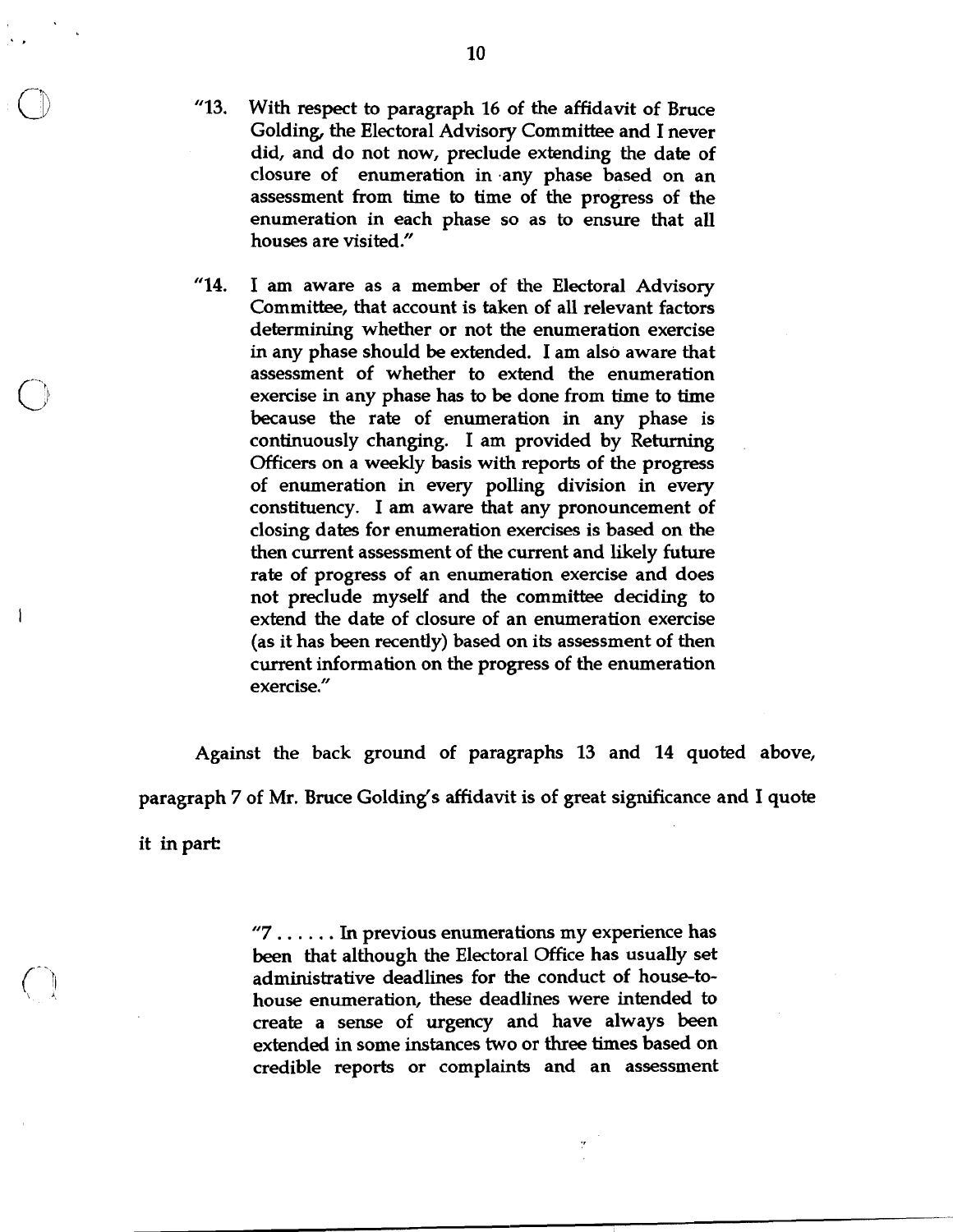which indicate that qualified electors have not yet been visited."

This paragraph, indeed, recognises the need for deadlines. It admits that the Electoral Office has never approached the dead lines as if they were cast in concrete or as if they were like the laws of the Medes and Persians, which changeth not. It supports the defendants that the Electoral Advisory Committee has a very flexible approach to closure schedules. To leave the period of enumeration open indefinitely as is prayed by the applicant is to encourage lethargy among persons eligible to be enumerated. In this process, while it is important that every eligible person be afforded the opportunity to be enumerated, yet time is of the essence in the exercise in order to ensure that election is held within the Constitutional frame work.

The defendant, having expressed his resolve to comply with the law by granting such extensions as are necessary to ensure that every qualified person is enumerated, the question for this Court, is whether it ought to exercise its discretion to make an order which mandates the defendant to do that which he says he will do in any event?

**In** *Attorney General* **v.** *Manchester Corporation* **118931** *2 Ch 87 at p. 92,* it was said in relation to obtaining a quia timet injunction.

> "The plaintiff must show a strong case of probability that the apprehended mischief will in fact arise and where no actual damage is established, there must be proof of imminent danger, and there must also be proof that the apprehended damage will, if it comes, be very substantial"

> > Y.